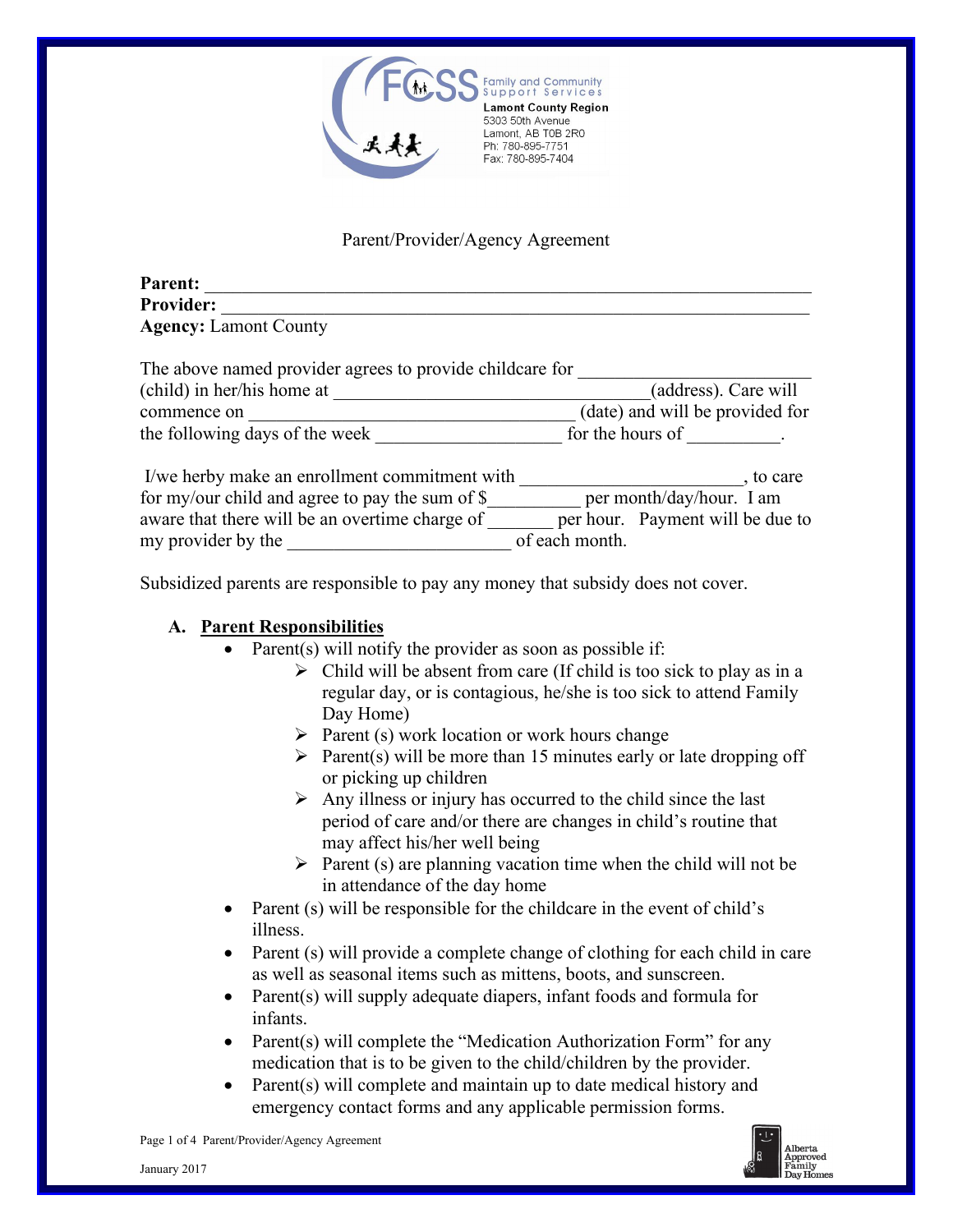

- Parent(s) shall inform the Provider of those persons whom child can be released to and document this on the registration form.
- Parent(s) and those whom the parent(s) documented the child can be released to, must initial at both pick up and drop off of child in care

## **B. Provider Responsibilities**

- Provide receipts for fees paid on a monthly basis.
- Reserve space for child on the agreed upon days.
- Provision of a safe, childproof environment.
- Provision of nutritious lunch and snacks based on the Canada Food Guide. Menus will be posted and available at parent's request.
- Provision of daily indoor and outdoor (weather permitting) activities to foster child's growth and development.
- Provision of toys/equipment appropriate to the age and needs of the child.
- Occasional field trips such as trips to parks, playgrounds, museums and other suitable venues only with parental consent.
- Provision of a quiet, safe area for naptime. Time and duration of sleep/rest will be appropriate to child's age and need and will be discussed with the parent.
- Judicious use of media, limited to appropriate programs, music and movies.
- Child will be supervised during the day and appropriate amounts of individual attention will be given to each child in care.
- Parent (s) will receive regular feedback regarding the program of Lamont County as well as a discussion of their child's development, progress and any concerns.
- Appropriate child guidance methods will be employed. **No shaming or corporal punishment will be used.**
- Provider will notify parent(s) as soon as possible if unable to provide care so alternate care can be arranged for the children. This will include at least two weeks notification of holiday/vacation time off.
- Provider will administer prescribed and non-prescribed medication to the child as per the parent(s) request and consent in the medication authorization form.
- Immediate action will be taken for emergency situations or treatment of a child.
- The Provider will not, under any circumstance, release a child to anyone other than the parent/guardian, or persons designated on the registration form.

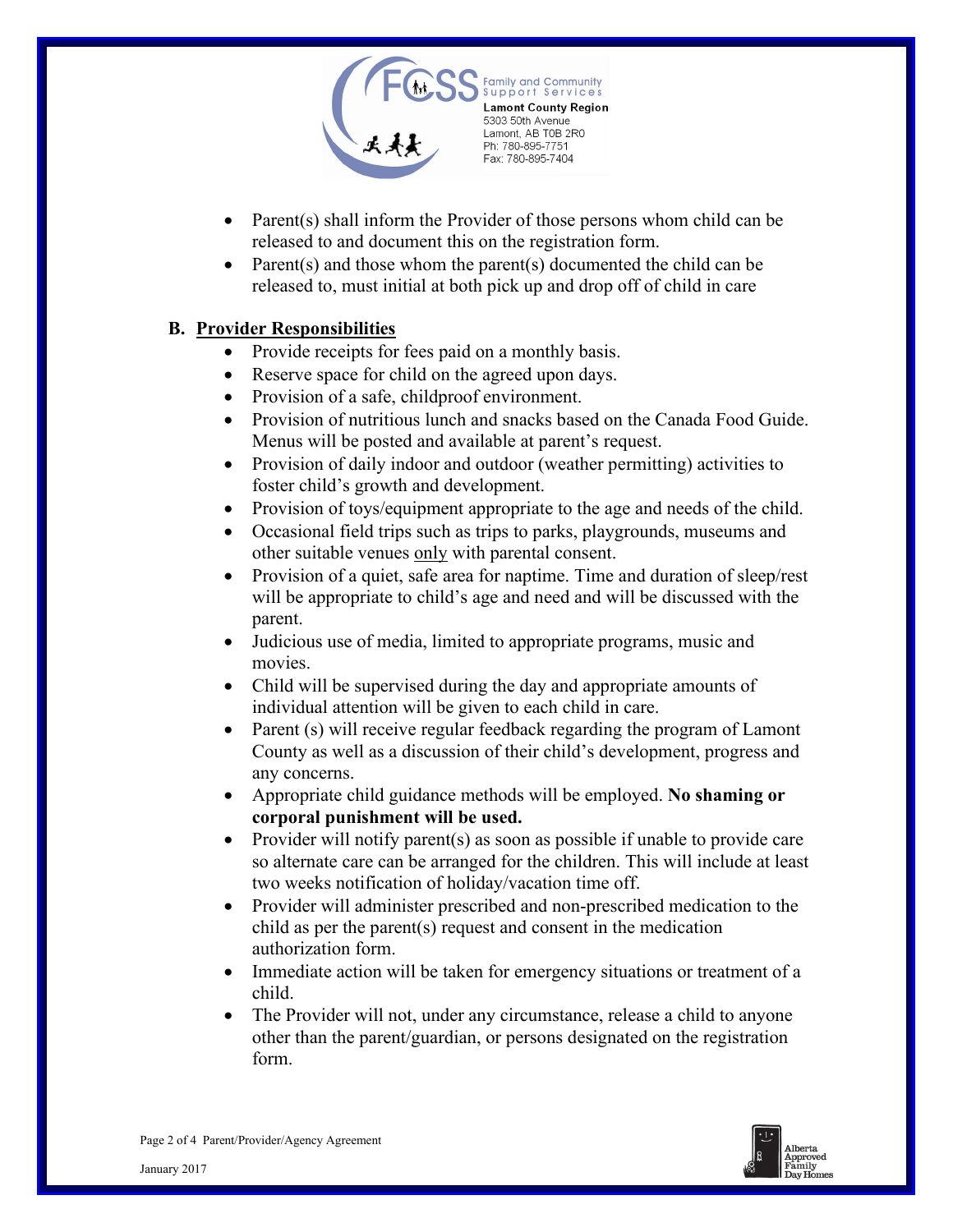

# **C. Agency Responsibilities**

- Lamont County agrees to comply with the requirements of the Family Day Home Program Manual and procedures in respect to supervision and monitoring.
- Lamont County agrees to supervise, monitor, support and train the provider in order to meet the East Central Child and Child and Family Services Authority Region 5 and the Lamont County Regional Family Day Home Program Service Plan.
- Lamont County agrees to place child in family day homes in consultation with parent(s) and provider and in accordance with the requirements of the parent(s), child and provider.
- Lamont County will monitor the Family Day Homes on a bi-monthly basis and complete two safety checks per year.
- Lamont County agrees to investigate any concerns brought forth by the provider or parent(s) and to determine the best solution for all parties involved.
- Lamont County will ensure all information regarding the child and families is confidential.

#### **D. Final Agreement**

Payment is due to the Provider for the agreed upon hours/days whether your child is in attendance or not, unless appropriate notice is given.

Please note: The Provider may choose to suspend care if full payment is not received. Payment can be made in cash, money order, or by cheque. It is recommended that parent(s) use postdated checks. It is understood and agreed that the Provider reserves the right to charge a \$30.00 NSF fee if necessary. The Provider will issue receipts for all childcare payment.

#### **E. Indemnification**

The Provider shall indemnify and save harmless Lamont County, its agents, advisers, servants, and employees from and against any and all liabilities, claims, suits or actions, costs, damages and expenses including costs of a solicitor, which may be brought or made against the Provider or which the Provider may pay or incur as a result of or in connection with any damage to property or injury to person or persons occasioned by the operations of the Provider. Such indemnity and agreement holds harmless to survive the expiration of the agreement(s).